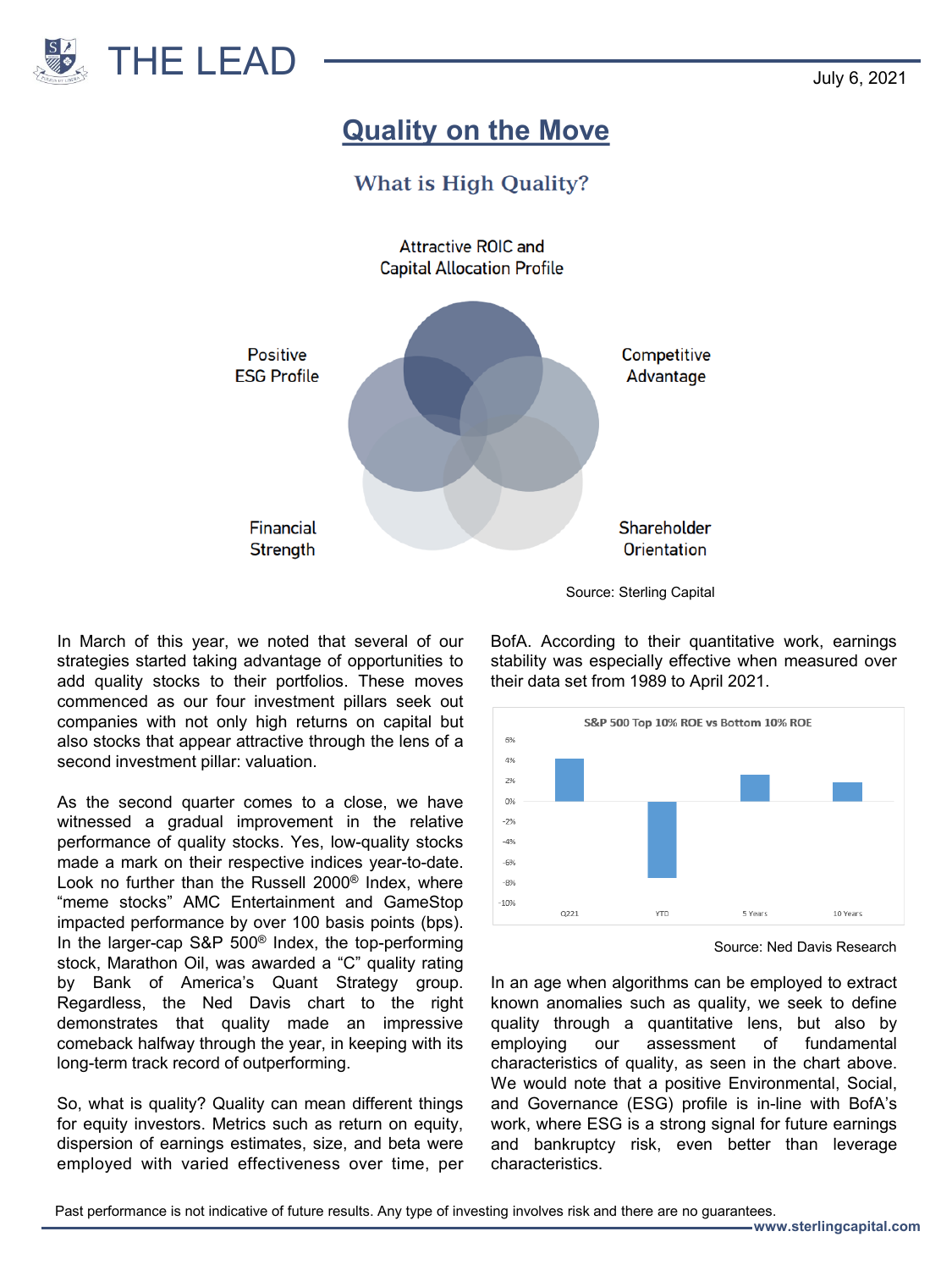



Source: FactSet, BofA US Equity & Quant Strategy, BofA Global Research

The chart above is updated from our March 2021 version of "The Lead," and as noted, it appears a rerating of quality stocks has begun, but how much further could it go? To the right, we provide one last chart showing that quality remains inexpensive on a price-to-sales basis. With BofA stating this month that quality stocks represent the "best entry point in over a decade," fundamental investing in quality equities appears timely.

As always, thank you for your interest and trust in managing your investments.

Relative Price/Sales of High (B+ or Better) vs Low Quality (B or Worse). 1986-1021



Source: FactSet, BofA US Equity & Quant Strategy, BofA Global Research

**Charles J. Wittmann, CFA®**, Executive Director, joined Sterling Capital Management in 2014 and has investment experience since 1995. Chip is an equity portfolio manager. Prior to joining Sterling, he worked for Thompson Siegel & Walmsley as a portfolio manager and (generalist) analyst. Prior to TS&W, he was a founding portfolio manager and analyst with Shockoe Capital, an equity long/short hedge fund. Chip received his B.A. in Economics from Davidson College and his M.B.A. from Duke University's Fuqua School of Business. He holds the Chartered Financial Analyst® designation.



**www.sterlingcapital.com**